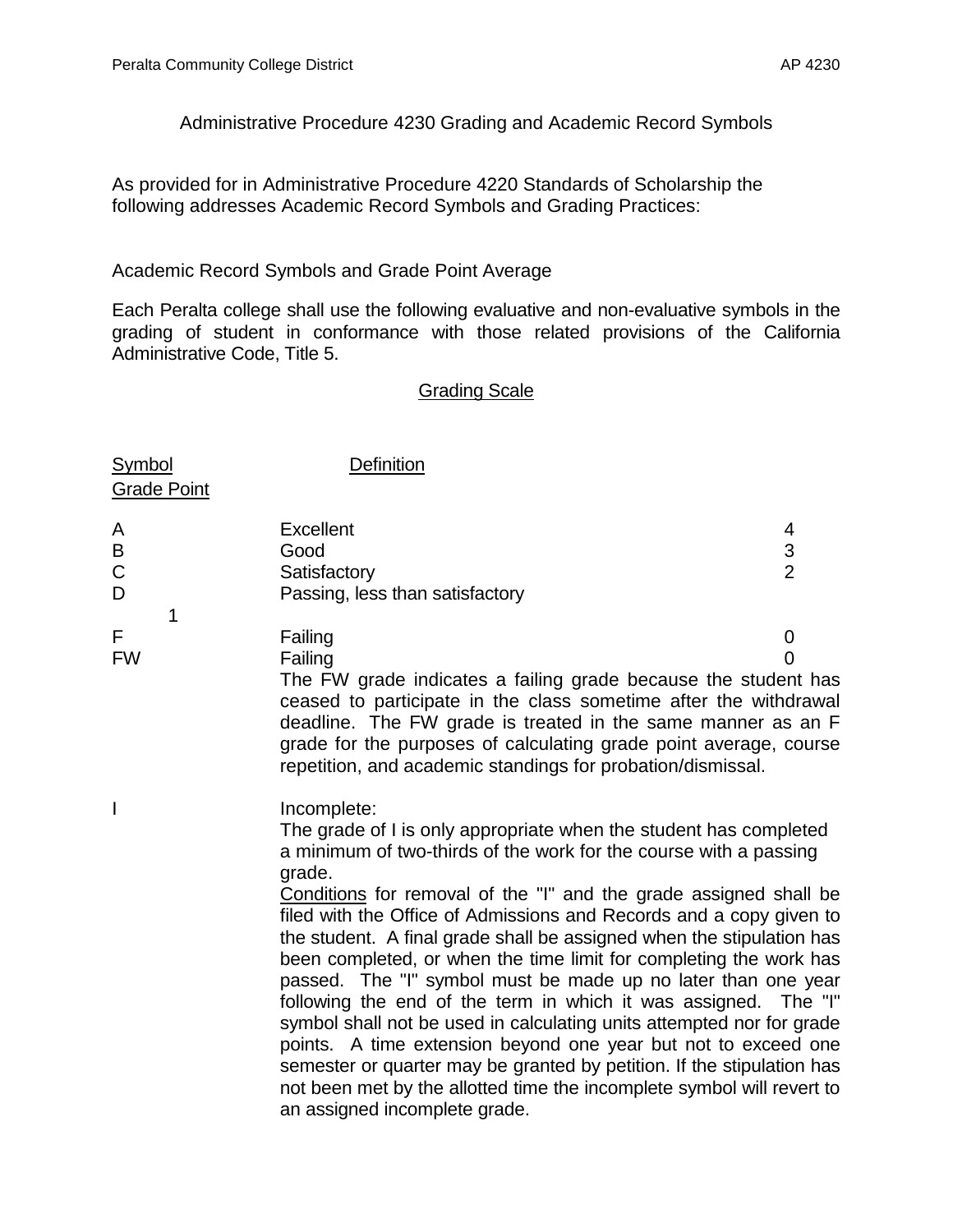Incomplete defaults:

I-B: The I-B grade defaults to an assigned grade of a B I-C: The I-C grade defaults to an assigned grade of a C I-D: The I-D grade defaults to an assigned grade of a D

- I-F: The I-F grade defaults to an assigned grade of a F
- P Pass (at least satisfactory; units awarded not counted in GPA) NP No Pass (less than satisfactory, or failing; units not counted in GPA)

SP Satisfactory progress towards completion of the course (used for noncredit courses only and is not supplanted by any other symbol.

IP In Progress

The "IP" symbol shall be used to indicate that the course extends beyond the normal end of an academic term. It indicates that work is "in progress," but that assignment of a grade must await its completion. The "IP" symbol shall remain on the student's permanent record in order to satisfy enrollment documentation. The appropriate grade and unit credit shall be assigned and appear on the student's record for the term in which the course is completed. The "IP" shall not be used in calculating grade point averages.

RD Report Delayed

The "RD" symbol may be assigned by the Office of Admissions and Records only. It is to be used when there is a delay in reporting the grade of a student due to circumstances beyond the control of the students. It is temporary. This temporary symbol shall not be used in calculating grade point averages and shall be replaced by a permanent symbol as soon as possible.

W Withdrawal

A withdrawal reported to the Office of Admissions and Records during the first four weeks of instruction (or thirty percent [30%] of instruction under the semester system, summer session, intersession and short-term courses) shall not be noted on the student's academic record.

A "W" symbol can be awarded any student between the end of the fourth week or instruction and the end of the fourteenth week of instruction (or between 30-75% of instruction under the semester system, summer session, intersession, and short-term courses).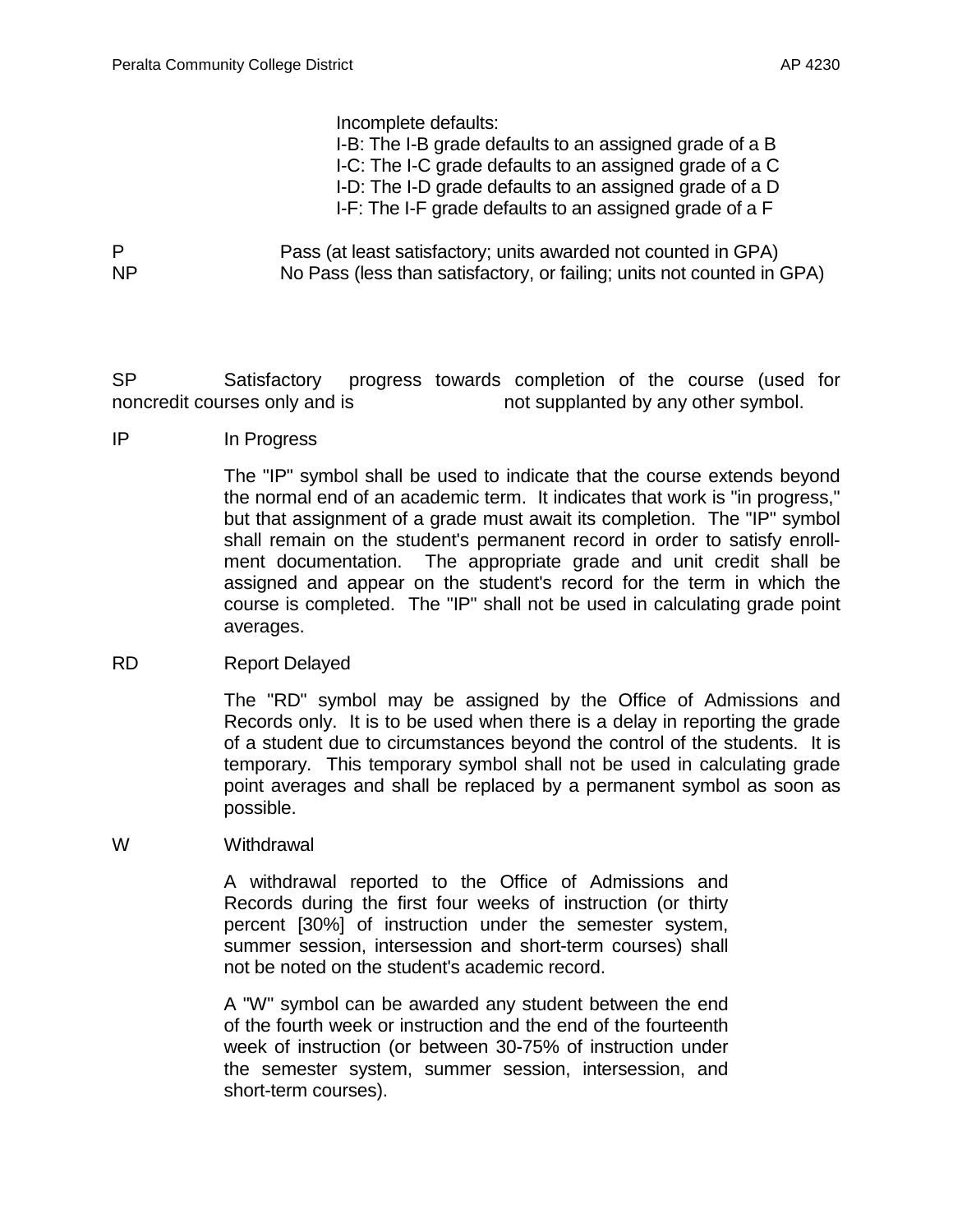The academic record of a student who has not withdrawn from class or has not been dropped by an instructor within the time allowed by this policy must reflect a grade other than "W" as awarded by the instructor. The "W" symbol shall not be used for academic probation but only for progress probation.

A "W" shall not be assigned "if a determination is made pursuant to (Title 5) sections 5900 et seq. that the student withdrew from the course due to discriminatory treatment or due to retaliation for alleging discriminatory treatment or that the student withdrew because he or she reasonably believed that remaining in the course would subject him or her to discriminatory treatment or retaliation for alleging discriminatory treatment." In such instances, no symbol will be assigned.

MW Military Withdrawal

The "MW" shall be assigned only for students who are members of an active or reserve military unit and who receive orders compelling a withdrawal from courses. Upon verification of orders, the "MW" symbol may be given in lieu of a grade at any time after the last day to withdraw without receiving a letter grade (14 weeks for semester colleges). The "MW" shall not be counted in determining "progress probation" and in calculating grade points for dismissal.

For students who are members of an active or reserve military unit and who receive orders compelling a withdrawal from courses, the Peralta Community College District shall, upon petition of the affected student, refund the entire enrollment fee unless academic credit is awarded.

## EW Excused Withdrawal

The "EW" symbol may be used to denote withdrawal in accordance with Title 5, Section 55024: occurs when a student is permitted to withdraw from a course(s) due to specific events beyond the control of the student affecting his or her ability to complete a course(s) and may include a job transfer outside the geographical region, an illness in the family where the student is the primary caregiver, when the student who is incarcerated in a California state prison or county jail is released from custody or involuntarily transferred before the end of the term, when the student is the subject of an immigration action, or other extenuating circumstances as described in (a)(2), making course completion impracticable.

Pass/No Pass Option: Each college shall determine which courses can be offered on a pass/no basis and shall specify in its catalog which courses have this option. (In absence of such a determination, a course will be presumed to be offered on a letter-grade basis.)